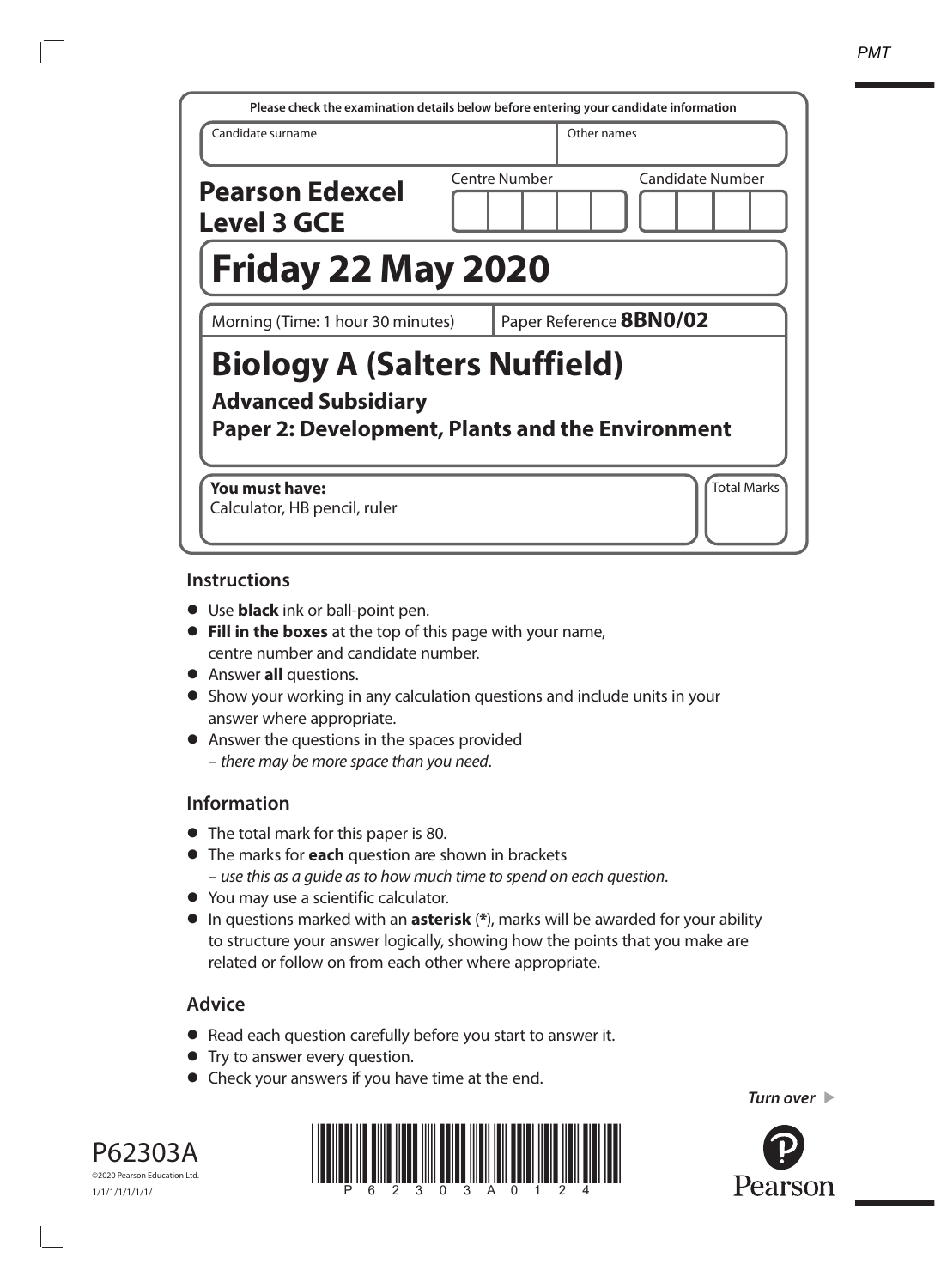**(3)**

**(1)**

**(1)**

#### **Answer ALL questions.**

#### **Write your answers in the spaces provided.**

Some questions must be answered with a cross in a box  $\boxtimes$ . If you change your mind about an answer, put a line through the box  $\mathbb{\mathbb{R}}$  and then mark your new answer with a cross  $\mathbb{X}$ .

**1** Bacteria contain structures that are characteristic of prokaryotic cells.

The diagram shows an incomplete bacterial cell.



(a) Complete the diagram by drawing and labelling the cell membrane, a mesosome and a plasmid.

(b) In prokaryotic cells, ribosomes are

**A** absent

- **B** larger than ribosomes in eukaryotic cells
- **C** smaller than ribosomes in eukaryotic cells
- **D** the same size as ribosomes in eukaryotic cells
- (c) Some bacteria have a capsule that is located
- **A** between the cell wall and the cell membrane
- **B** in the cytoplasm
- **C** inside the cell wall
- **D** outside the cell wall

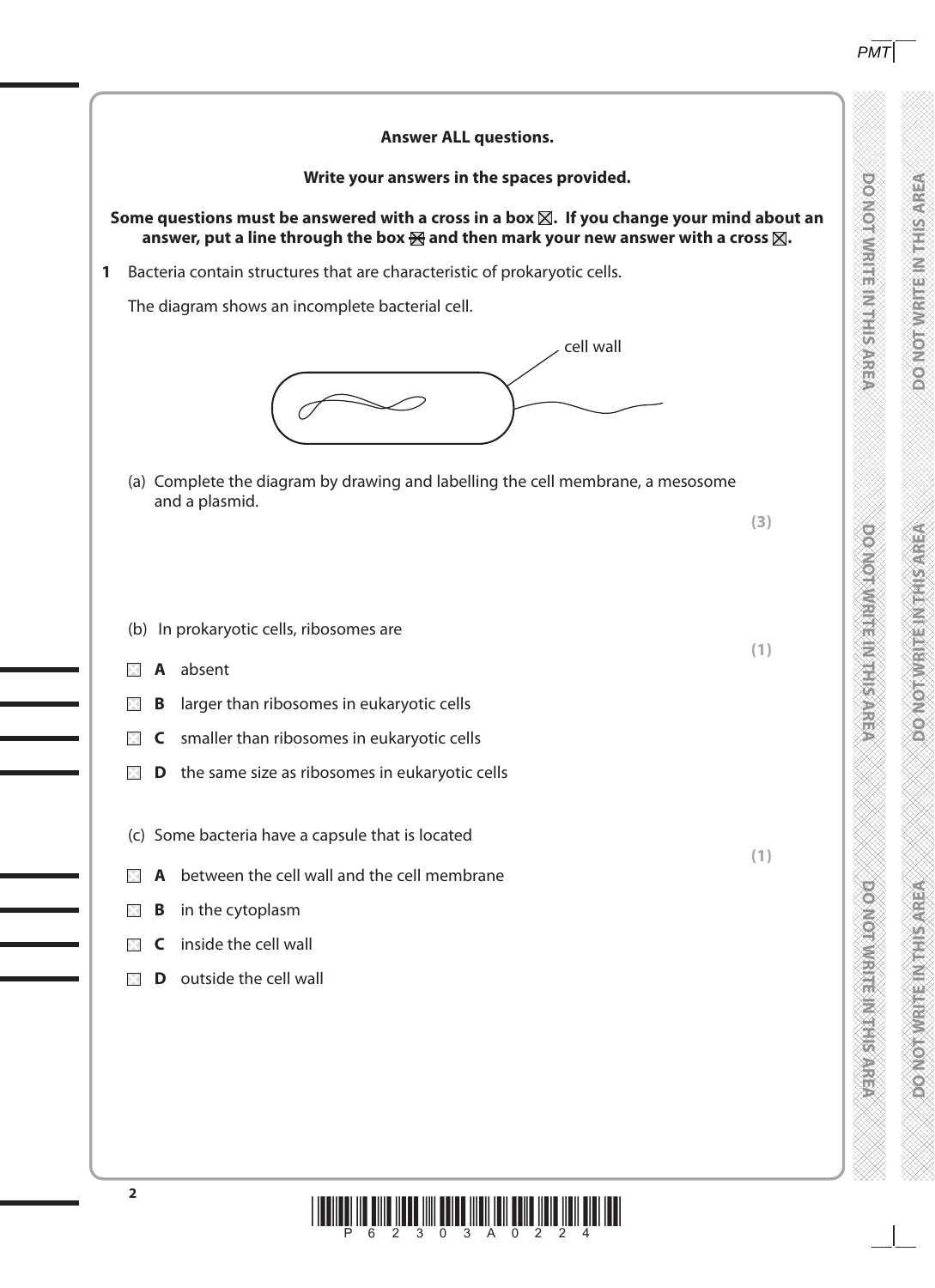| (d) Bacterial DNA is                                                  | (1) |
|-----------------------------------------------------------------------|-----|
| $\blacksquare$ <b>A</b> circular and surrounded by a nuclear membrane |     |
| $\boxtimes$ <b>B</b> circular with no nuclear membrane                |     |
| $\blacksquare$ C linear and surrounded by a nuclear membrane          |     |
| $\vert$ <b>D</b> linear with no nuclear membrane<br>ÞЗ                |     |

**(Total for Question 1 = 6 marks)**



**3**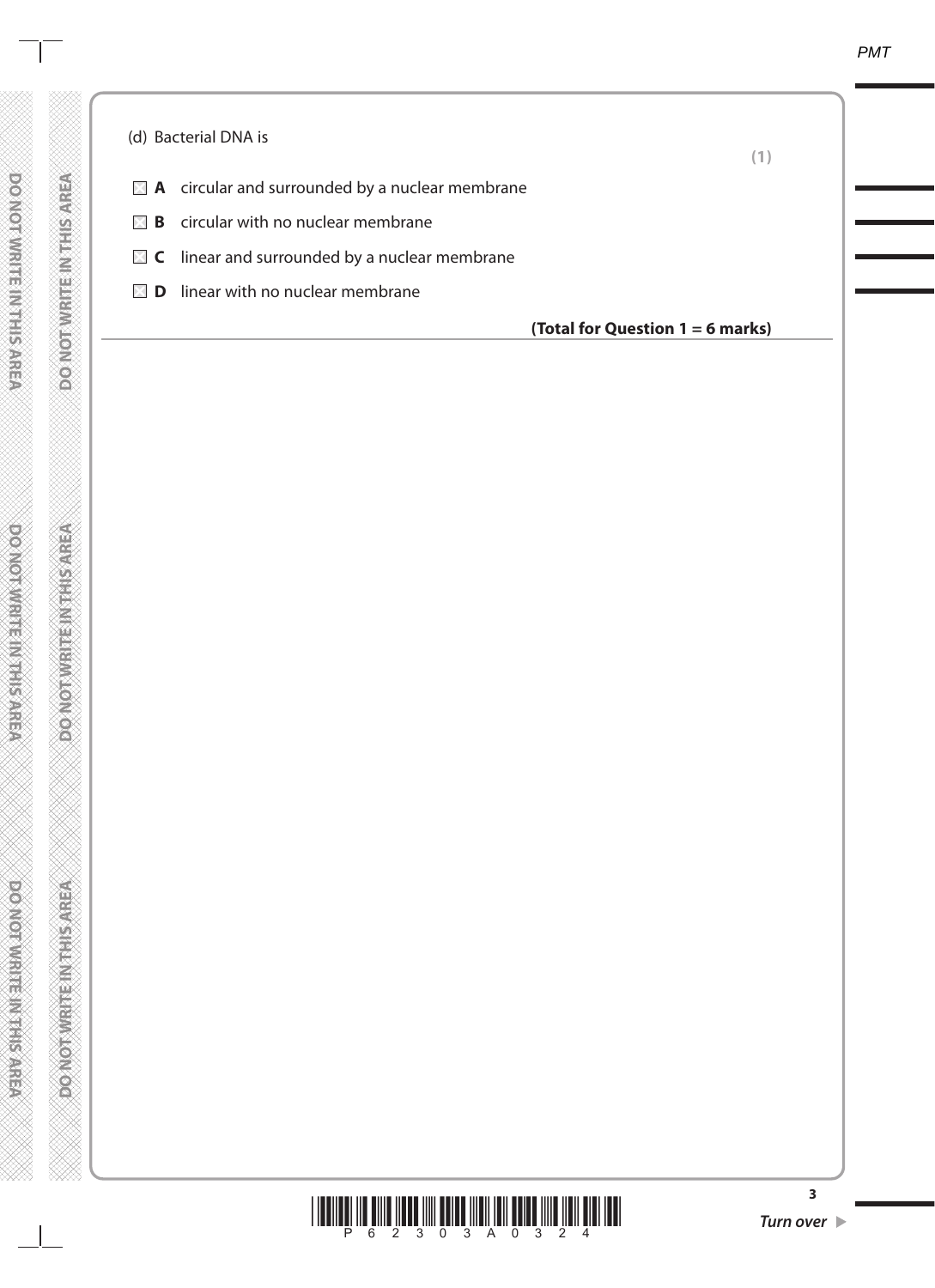**DO NOT WRITE IN THE INTERNATIONAL CONTRACT IN THE INTERNATIONAL CONTRACT IN THE INTERNATIONAL CONTRACT IN THE** 

DO NOT WRITE IN THIS AREA

**DO NOT WRITE IN THE INTERNATIONAL CONTRACTOR** 

**DO NOTWRITE IN THIS AREA** 

**DO NOT WRITE IN THIS AREA**

**DOMOTIVIRIE MITHIS AREA** 

**2** Homologous chromosomes pair up during meiosis. The diagram shows the loci of three genes on two pairs of homologous chromosomes. A B a  $\overline{b}$  c c d d  $\overline{d}$ Chromosome 1 Chromosome 2 (a) (i) Draw a diagram to show a crossover for chromosome 1 during meiosis. **(2)**

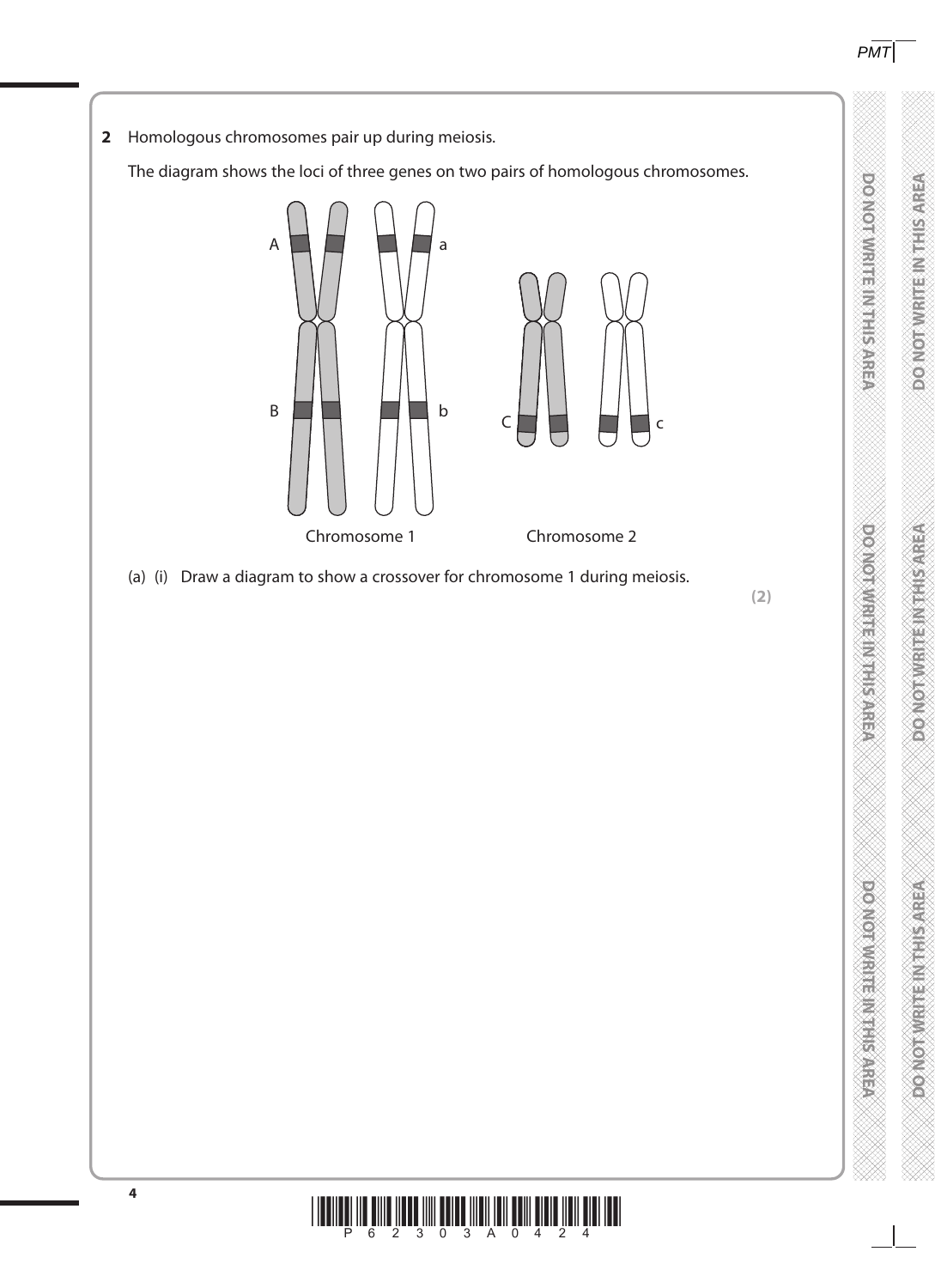| with new combinations of the alleles shown on the diagram of the two pairs<br>of chromosomes. |     |
|-----------------------------------------------------------------------------------------------|-----|
| Crossing over                                                                                 | (4) |
|                                                                                               |     |
|                                                                                               |     |
|                                                                                               |     |
|                                                                                               |     |
|                                                                                               |     |
|                                                                                               |     |
|                                                                                               |     |
| Independent assortment                                                                        |     |
|                                                                                               |     |
|                                                                                               |     |
|                                                                                               |     |
|                                                                                               |     |
|                                                                                               |     |
|                                                                                               |     |
|                                                                                               |     |
| (b) Explain how crossing over may differ in sex chromosomes.                                  | (2) |
|                                                                                               |     |
|                                                                                               |     |
|                                                                                               |     |
|                                                                                               |     |
|                                                                                               |     |
|                                                                                               |     |
|                                                                                               |     |
|                                                                                               |     |
|                                                                                               |     |
|                                                                                               |     |
| (Total for Question 2 = 8 marks)                                                              |     |

**DONOT WRITE IN THIS AREA** 

**DONOT WRITEIN THIS AREA**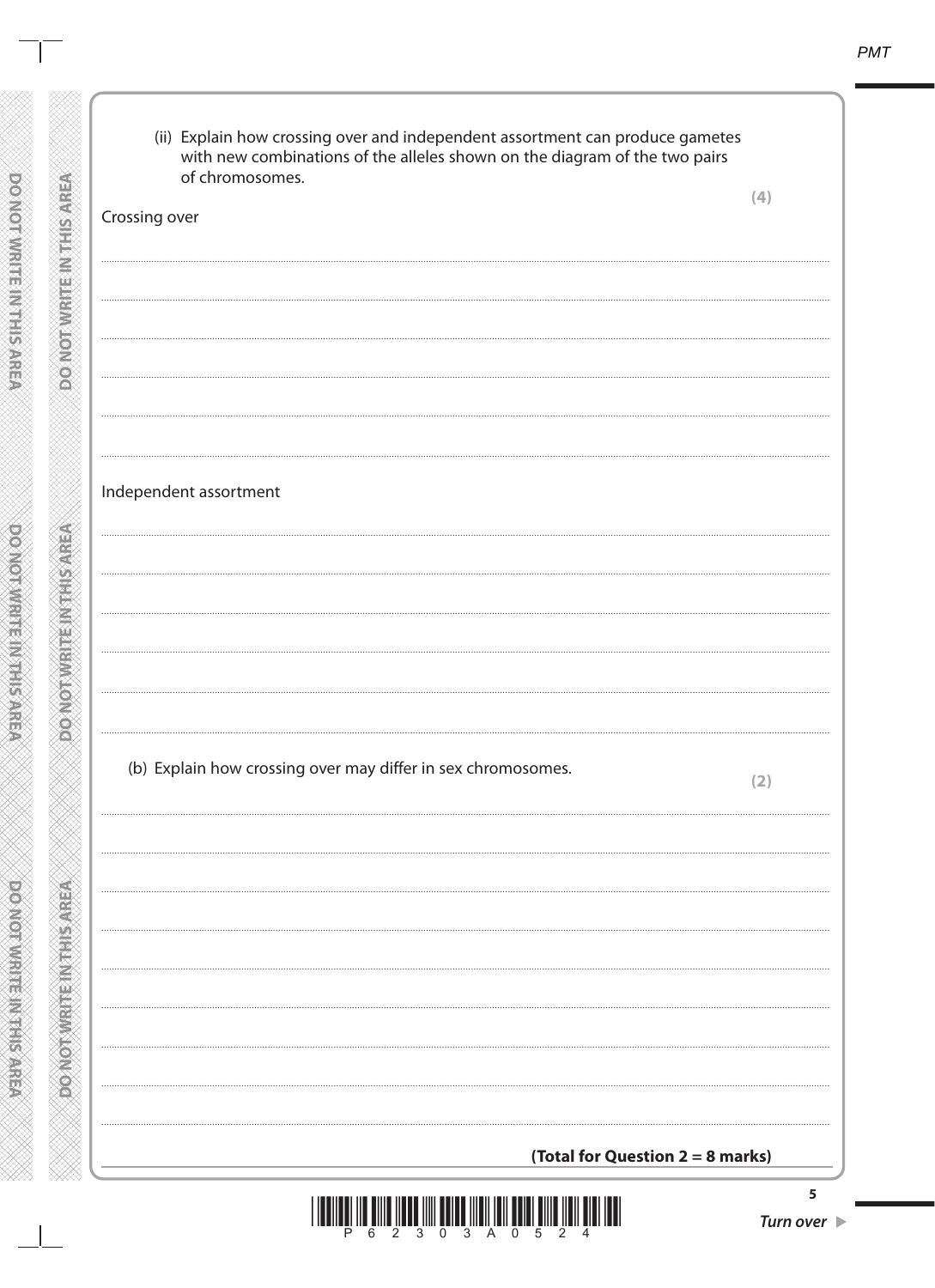**DO NOT WRITE IN THIS AREA DO NOT WRITE IN THE INTERNATIONAL CONTRACT IN THE INTERNATIONAL CONTRACT IN THE INTERNATIONAL CONTRACT IN THE** 

**(1)**

**(1)**

**DO NOT WRITE IN THIS AREA** 



**3** Cells can be observed using electron microscopes and light microscopes.

(a) The electron micrograph shows an organelle in a eukaryotic cell.

- **C** ribosome production
- **D** spindle organisation

<u>weg weg and wed and well find the same was also that</u>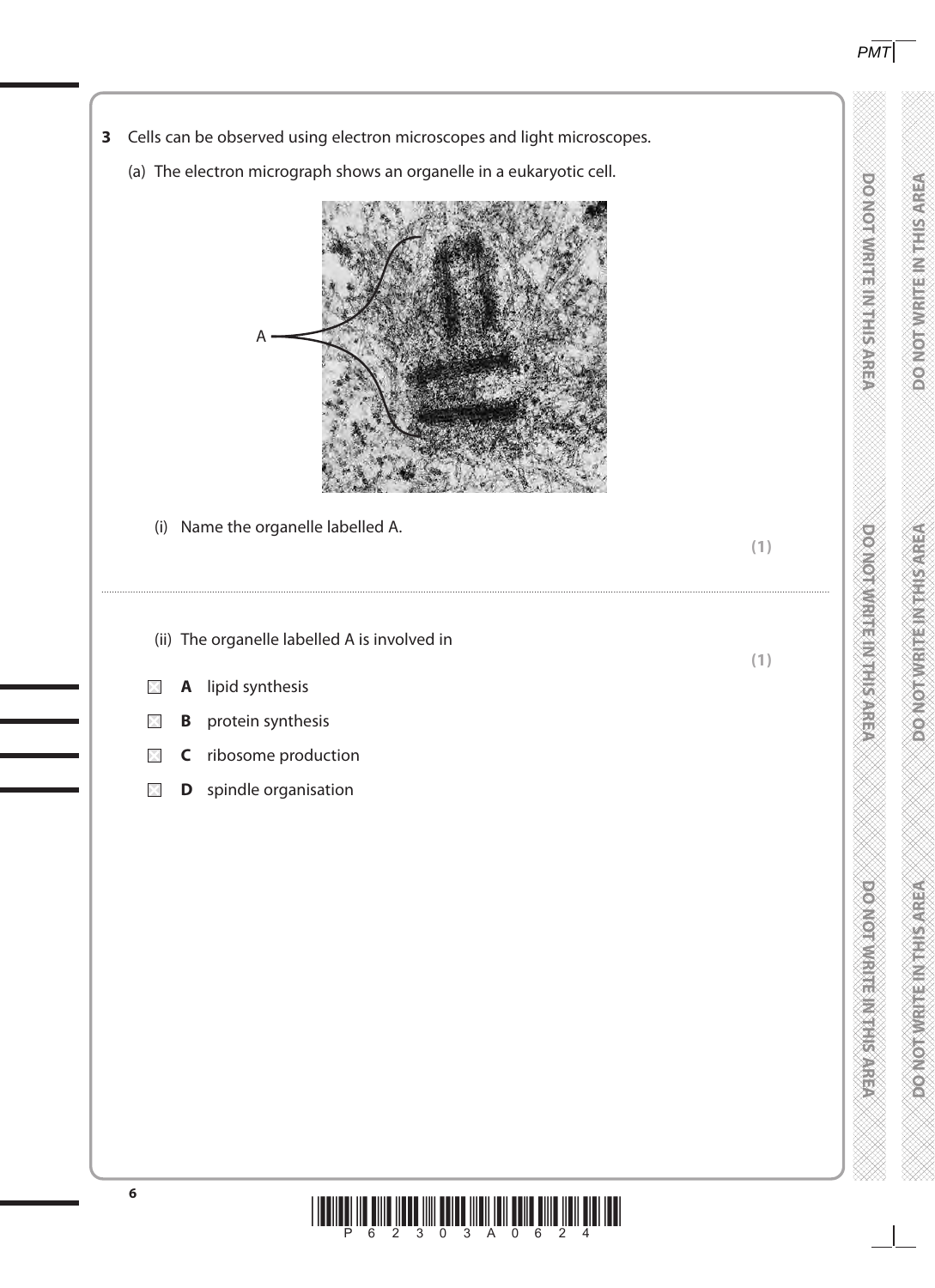| Explain why the following techniques are used when producing a root tip squash<br>to observe cell division. |     |
|-------------------------------------------------------------------------------------------------------------|-----|
|                                                                                                             | (4) |
| Adding hydrochloric acid to the root tip                                                                    |     |
|                                                                                                             |     |
|                                                                                                             |     |
|                                                                                                             |     |
|                                                                                                             |     |
|                                                                                                             |     |
|                                                                                                             |     |
|                                                                                                             |     |
|                                                                                                             |     |
|                                                                                                             |     |
|                                                                                                             |     |
| Adding a stain to the root tip                                                                              |     |
|                                                                                                             |     |
|                                                                                                             |     |
|                                                                                                             |     |
|                                                                                                             |     |
|                                                                                                             |     |
|                                                                                                             |     |
|                                                                                                             |     |
| (c) Explain the role of the middle lamella when a plant cell completes mitosis.                             |     |
|                                                                                                             | (2) |
|                                                                                                             |     |
|                                                                                                             |     |
|                                                                                                             |     |
|                                                                                                             |     |
|                                                                                                             |     |
|                                                                                                             |     |
|                                                                                                             |     |
|                                                                                                             |     |
| (Total for Question 3 = 8 marks)                                                                            |     |
|                                                                                                             |     |
|                                                                                                             |     |

**DONOT WRITE IN THIS AREA** 

**COONOT METERN THIS AREA** 

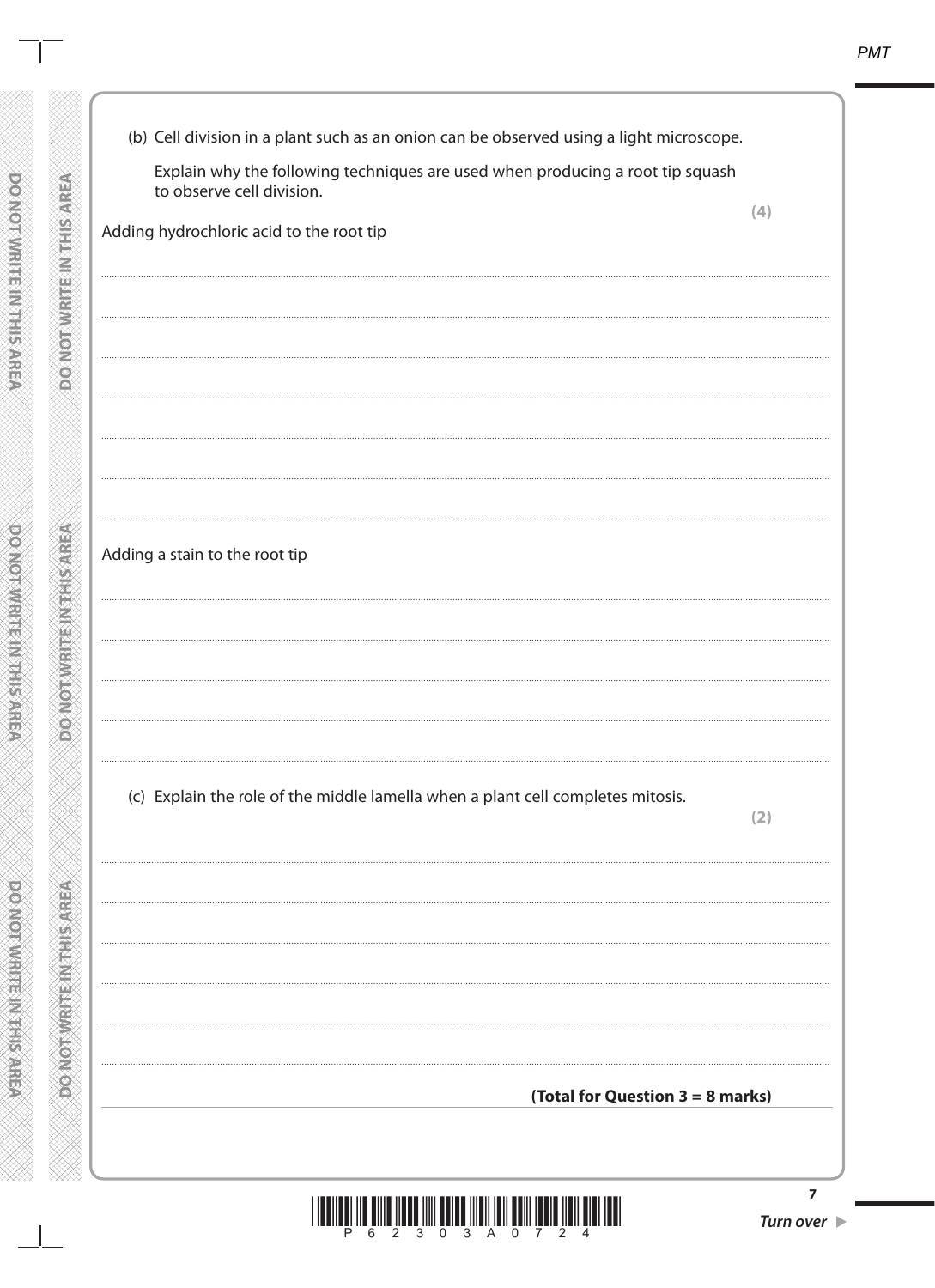**DO NOT WRITE IN THIS AREA** 

DO NOT WRITE IN THIS AREA

RRAND



**BLANK PAGE**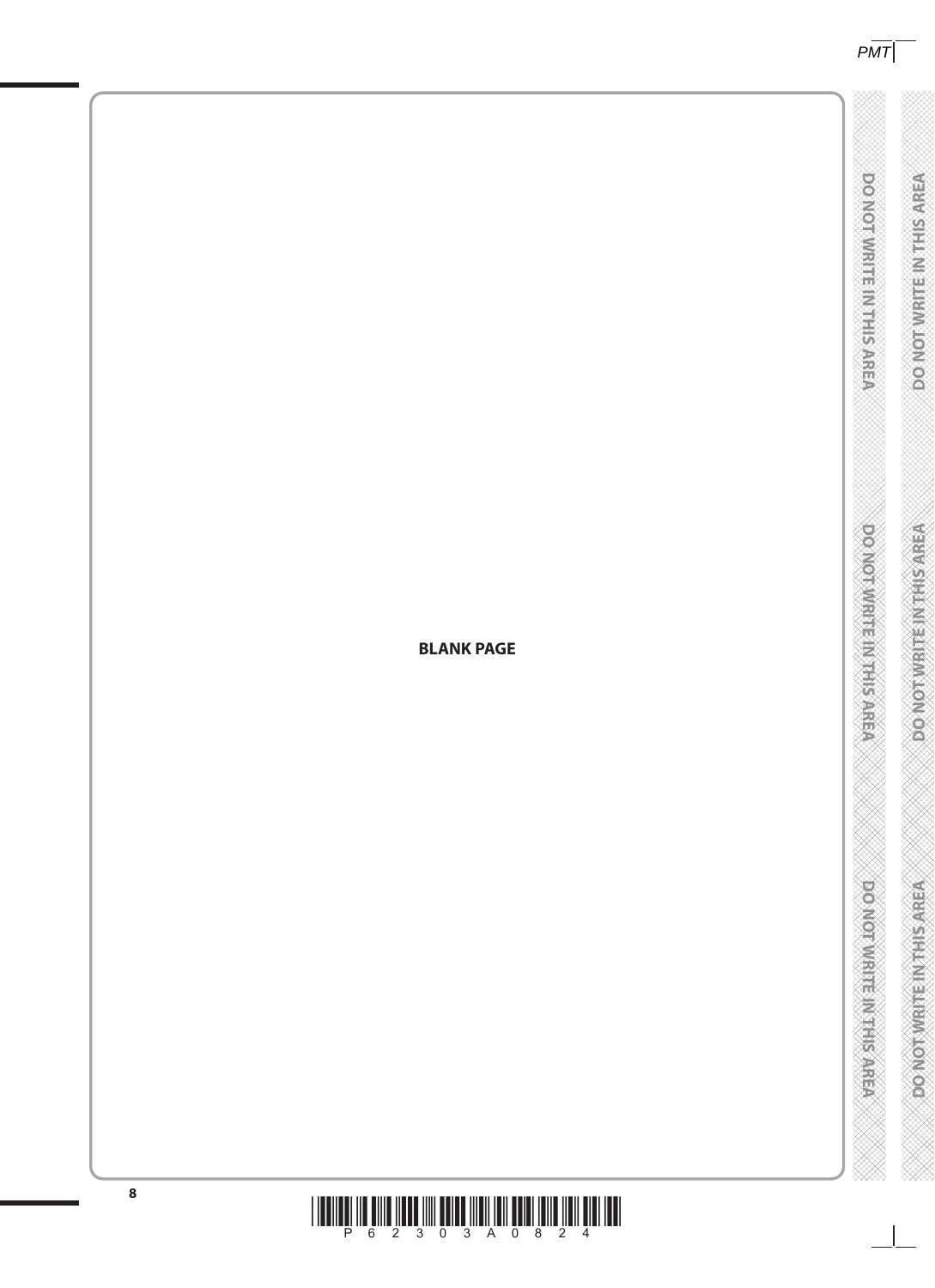4 Sperm cells have adaptations for their function as male gametes. (a) Describe how the acrosome is involved in the digestion of the zona pellucida.  $(2)$ (b) A sperm cell must reach the egg cell membrane for fertilisation to occur. The surface area of an egg cell with a diameter of  $120 \mu m$  was calculated using the formula  $4\pi r^2$ . Which of the following is the correct surface area of this egg cell to two significant figures?  $(1)$ **A** 45 000  $\mu$ m<sup>2</sup> **B** 180 000  $\mu$ m<sup>2</sup>  $\Box$  C 570000  $\mu$ m<sup>2</sup> **D** 2300000  $\mu$ m<sup>2</sup>



**RESIDENT RESIDENCE** 

**DOANOTAWRETH NATIONALES**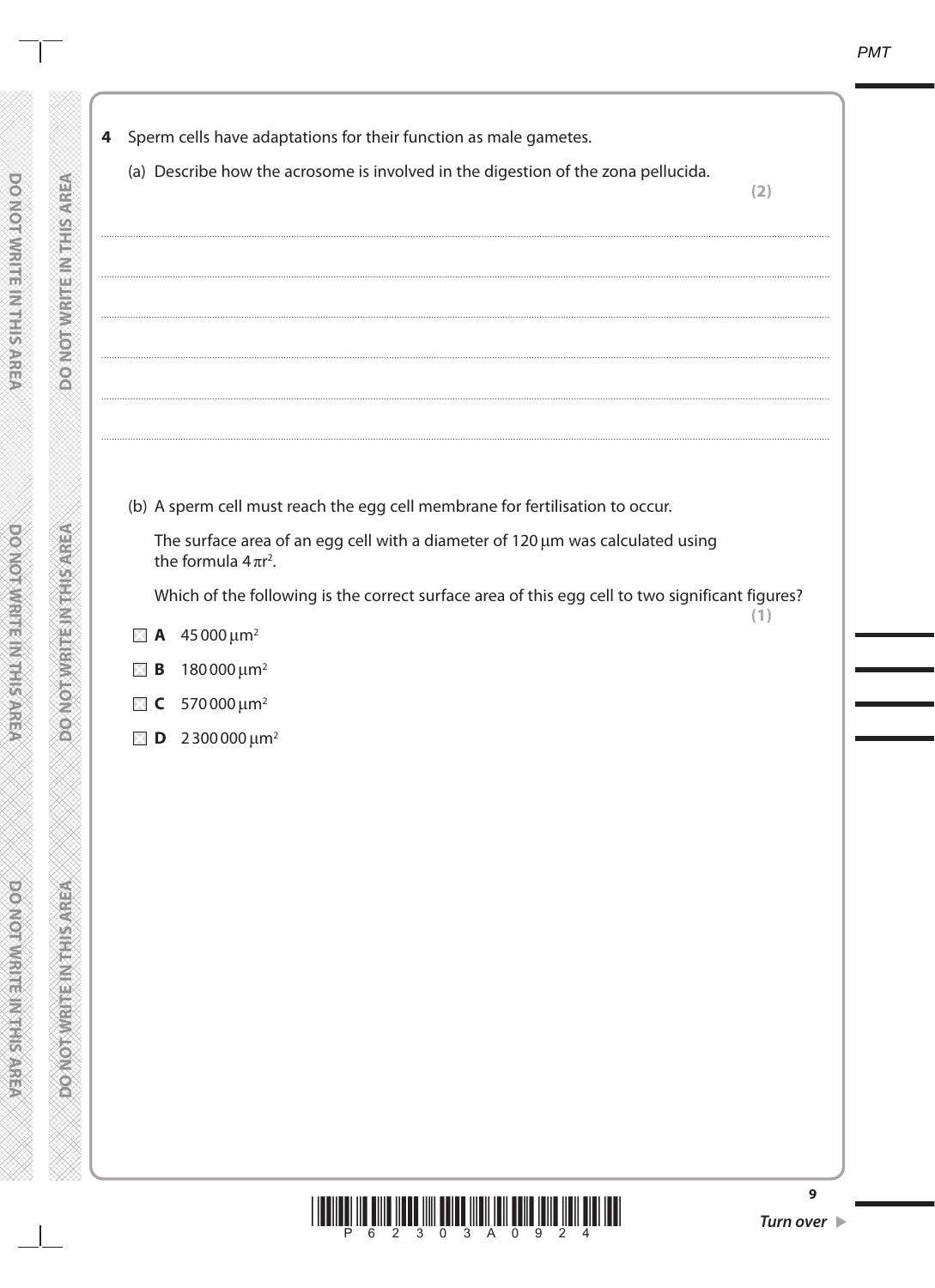**MONODIAN ENGINEERING DO NOT WRITE IN THIS AREA**

(c) Polyspermy occurs when more than one sperm cell enters the egg.

 This is usually prevented by the hardening of the zona pellucida shortly after the arrival of the first sperm cell.

 In an investigation, the effects of varying sperm cell concentrations on the fertilisation of eggs was measured. This was repeated using egg cells with the zona pellucida removed.

|                                                     | <b>Sperm cell</b> | Zona pellucida intact                     |                                        | Zona pellucida removed                    |                                        |  |
|-----------------------------------------------------|-------------------|-------------------------------------------|----------------------------------------|-------------------------------------------|----------------------------------------|--|
| concentration<br>$/ \times 10^{3}$ cm <sup>-3</sup> |                   | <b>Percentage</b><br>fertilisation<br>(%) | <b>Percentage</b><br>polyspermy<br>(%) | <b>Percentage</b><br>fertilisation<br>(%) | <b>Percentage</b><br>polyspermy<br>(%) |  |
|                                                     | 50                | 84                                        | 3                                      | 94                                        | 3                                      |  |
|                                                     | 100               | 99                                        | 17                                     | 95                                        | 33                                     |  |
|                                                     | 200               | 99                                        | 18                                     | 98                                        | 52                                     |  |

The table shows the results of these investigations.

 (i) In the investigation using egg cells without a zona pellucida, 15 egg cells were used for each sperm cell concentration.

 Calculate how many of these egg cells were entered by more than one sperm cell when the sperm cell concentration was  $100 \times 10^{3}$  cm<sup>-3</sup>.

**(2)**

 (ii) Deduce the effect of sperm cell concentration on the chance of polyspermy when the zona pellucida is removed.

....................................................................................................................................................................................................................................................................................

....................................................................................................................................................................................................................................................................................

....................................................................................................................................................................................................................................................................................

**(1)**

Answer............

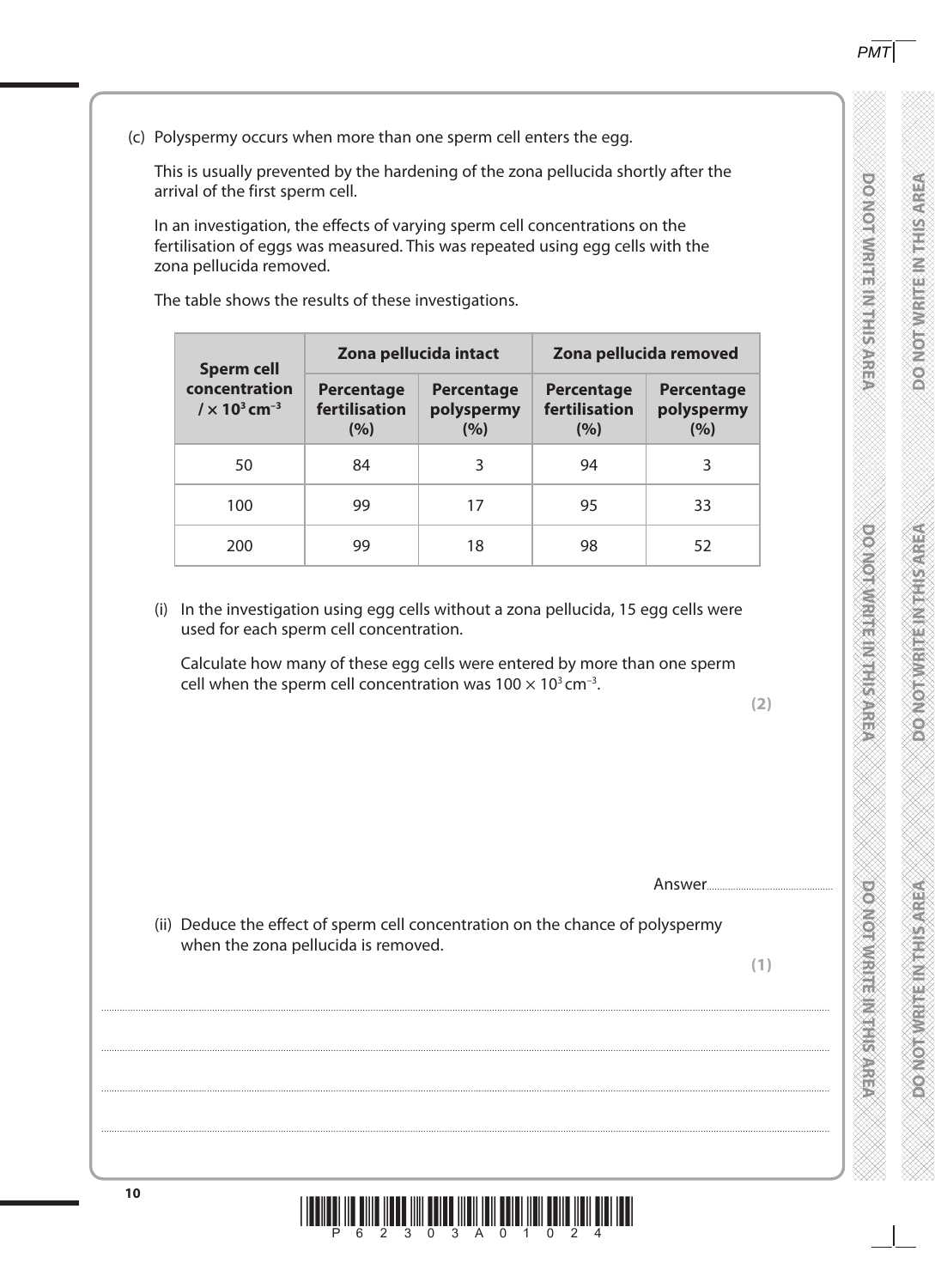

<u>H III DIND III DIN DIND III NI QODI JIDDI JIDDI JI</u>

2 3 0 3 A 0 1 1 2

- 6

*REPRESENTED MARINES* 

**ACTENTS IN EXPERIMENT** 

**RELIGION CREATIONS**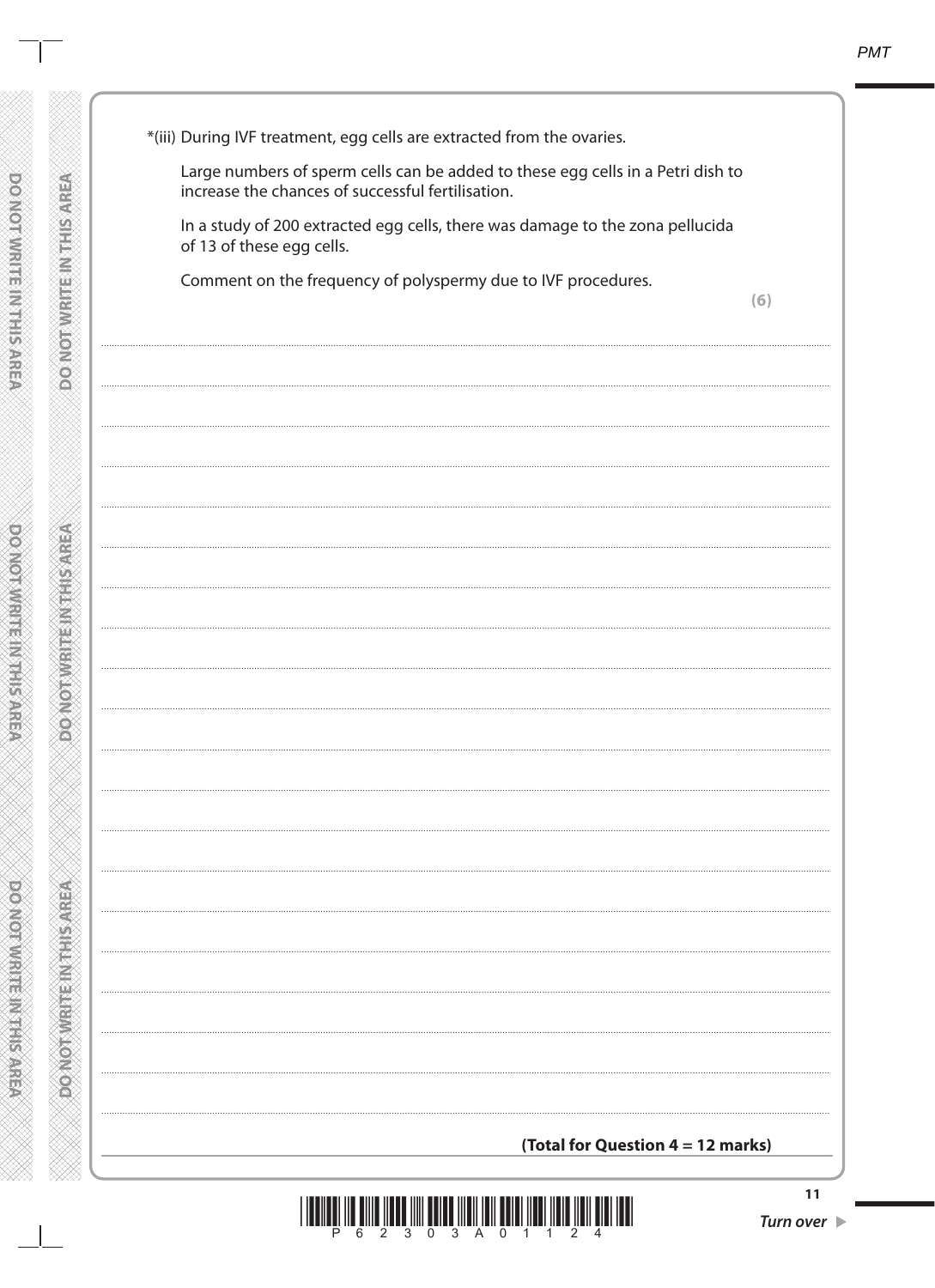**DONORMAN HEAVER SARE** 

5 There are currently three species of badger in the genus Meles: the Eurasian badger (Meles meles), the Asian badger (Meles leucurus) and the Japanese badger (Meles anakuma).



© Pearson Asset Library

The South Asian badger is currently classed as Meles meles.

- (a) The pairing that would be expected to be able to mate and produce fertile offspring is  $(1)$
- A Asian badger and South Asian badger
- $\boxtimes$  **B** Eurasian badger and Asian badger
- $\blacksquare$  C Eurasian badger and South Asian badger
- **D** Japanese badger and South Asian badger
- (b) The Bosphorus Strait is a channel of water that separates populations of badgers.

Badgers found to the west of the Bosphorus Strait are M. meles. The badgers found to the east of the Bosphorus Strait are thought to be a new species.

(i) Explain how molecular phylogeny can be used to show that these two populations are reproductively isolated.

 $(3)$ 

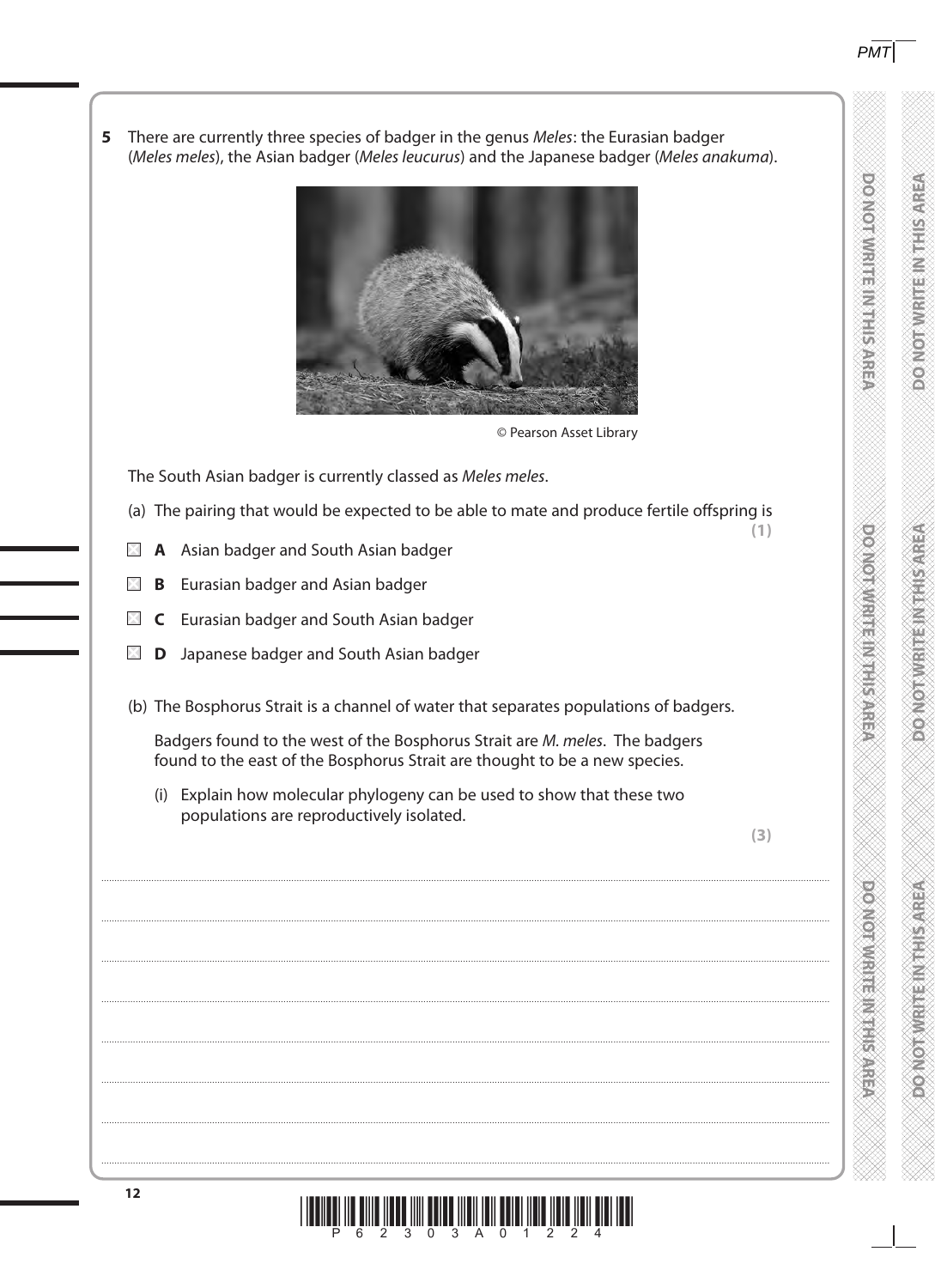| lead to this population becoming a separate species.                                                                    | (4) |
|-------------------------------------------------------------------------------------------------------------------------|-----|
|                                                                                                                         |     |
|                                                                                                                         |     |
|                                                                                                                         |     |
|                                                                                                                         |     |
|                                                                                                                         |     |
|                                                                                                                         |     |
|                                                                                                                         |     |
|                                                                                                                         |     |
|                                                                                                                         |     |
|                                                                                                                         |     |
|                                                                                                                         |     |
|                                                                                                                         |     |
|                                                                                                                         |     |
|                                                                                                                         |     |
|                                                                                                                         |     |
|                                                                                                                         |     |
|                                                                                                                         |     |
|                                                                                                                         |     |
| (c) Explain how the Hardy-Weinberg equation can be used to show that natural<br>selection is occurring in a population. |     |
|                                                                                                                         | (2) |
|                                                                                                                         |     |
|                                                                                                                         |     |
|                                                                                                                         |     |
|                                                                                                                         |     |
|                                                                                                                         |     |
|                                                                                                                         |     |
|                                                                                                                         |     |
|                                                                                                                         |     |
| (Total for Question 5 = 10 marks)                                                                                       |     |
|                                                                                                                         |     |
|                                                                                                                         |     |
|                                                                                                                         |     |

**DONOTWRITEINITHISMREA** 

**CONOTWRITEINTHIS AREA**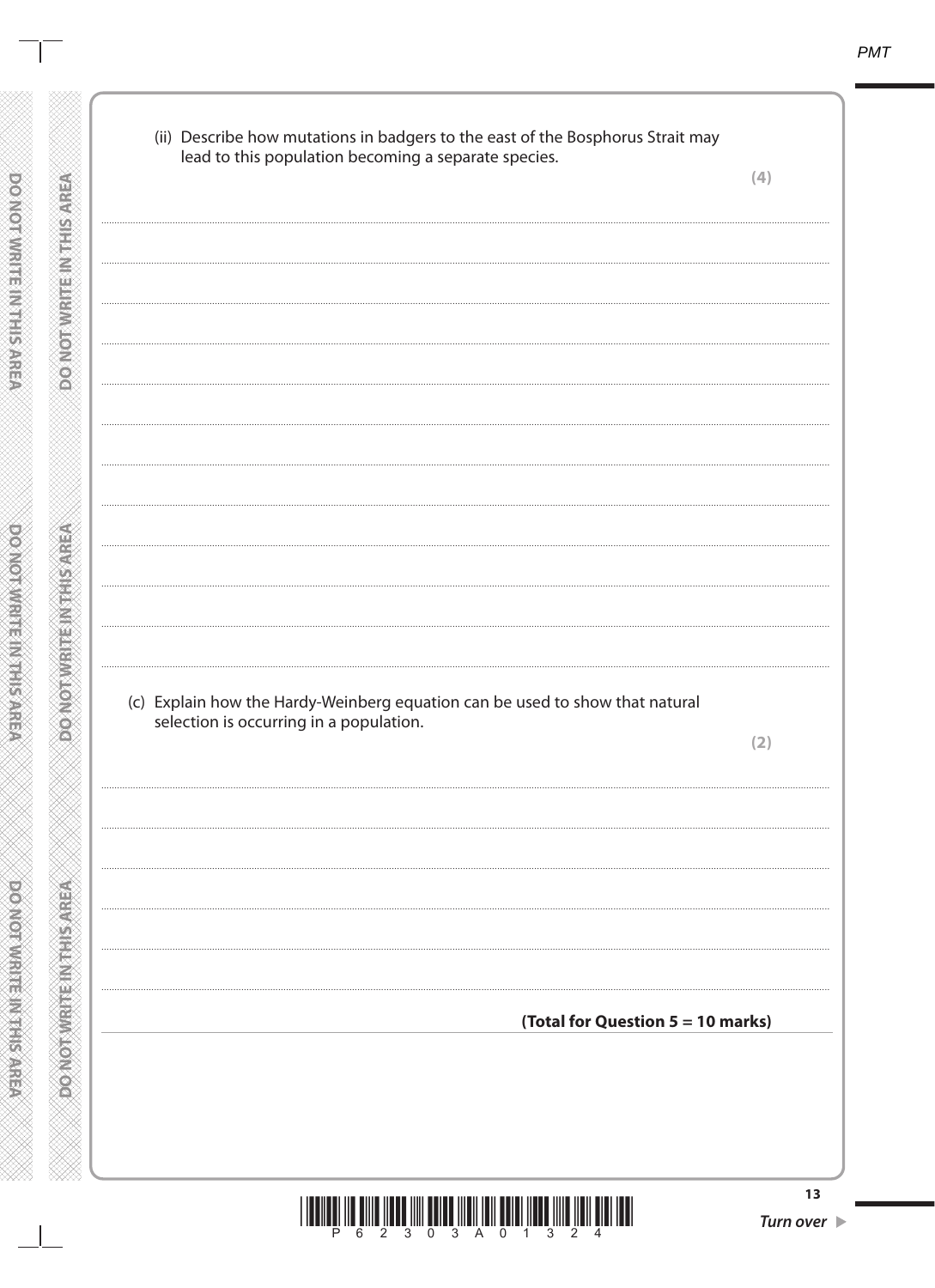DO NOTWRITE IN THIS AREA

**DO NOT WRITE IN THE INTERNATIONAL CONTRACTOR** 

DOONOT WRITE IN THIS AREA

**DO NOT WRITE IN THIS AREA**

**DOONOIN/REFINITELY** 

| 6 | Monozygotic twins develop from a single fertilised egg cell.<br>Dizygotic twins develop from two separate fertilised egg cells.                                                                                            |     |
|---|----------------------------------------------------------------------------------------------------------------------------------------------------------------------------------------------------------------------------|-----|
|   | (a) Describe the role of cell division in the production of monozygotic twins from a<br>single fertilised egg cell.                                                                                                        | (2) |
|   |                                                                                                                                                                                                                            |     |
|   |                                                                                                                                                                                                                            |     |
|   |                                                                                                                                                                                                                            |     |
|   | (b) Body mass in humans is a polygenic characteristic.                                                                                                                                                                     |     |
|   | The best definition of a polygenic characteristic is one that involves                                                                                                                                                     | (1) |
|   | A a single allele at a single locus                                                                                                                                                                                        |     |
|   | a single allele at multiple loci<br>B                                                                                                                                                                                      |     |
|   | multiple alleles at a single locus<br>C                                                                                                                                                                                    |     |
|   | multiple alleles at multiple loci<br>D                                                                                                                                                                                     |     |
|   |                                                                                                                                                                                                                            |     |
|   | (c) The body mass of a group of monozygotic (MZ) twins was studied for 19 years.<br>The correlation between the body masses of each set of twins was calculated.<br>This was repeated for a group of dizygotic (DZ) twins. |     |
|   | If a set of twins had the same body mass, they would have a correlation of 100%.                                                                                                                                           |     |
|   | The results are shown in the graph.                                                                                                                                                                                        |     |
|   |                                                                                                                                                                                                                            |     |
|   | 100<br>Correlation percentage (%)<br>$\circ$<br>$\circ$<br>$\overline{\mathsf{O}}$<br>$\overline{O}$<br>$\circ$<br>000<br>90<br>$\Theta^-$<br>$\circ$<br>80<br>70<br>60<br>50<br>40<br>30<br>20<br>10<br>$\Omega$          |     |

0 5 10 15 20

Age of twins/ years

**Key** OMZ twins **ODZ** twins



 $\overline{\phantom{a}}$ 

0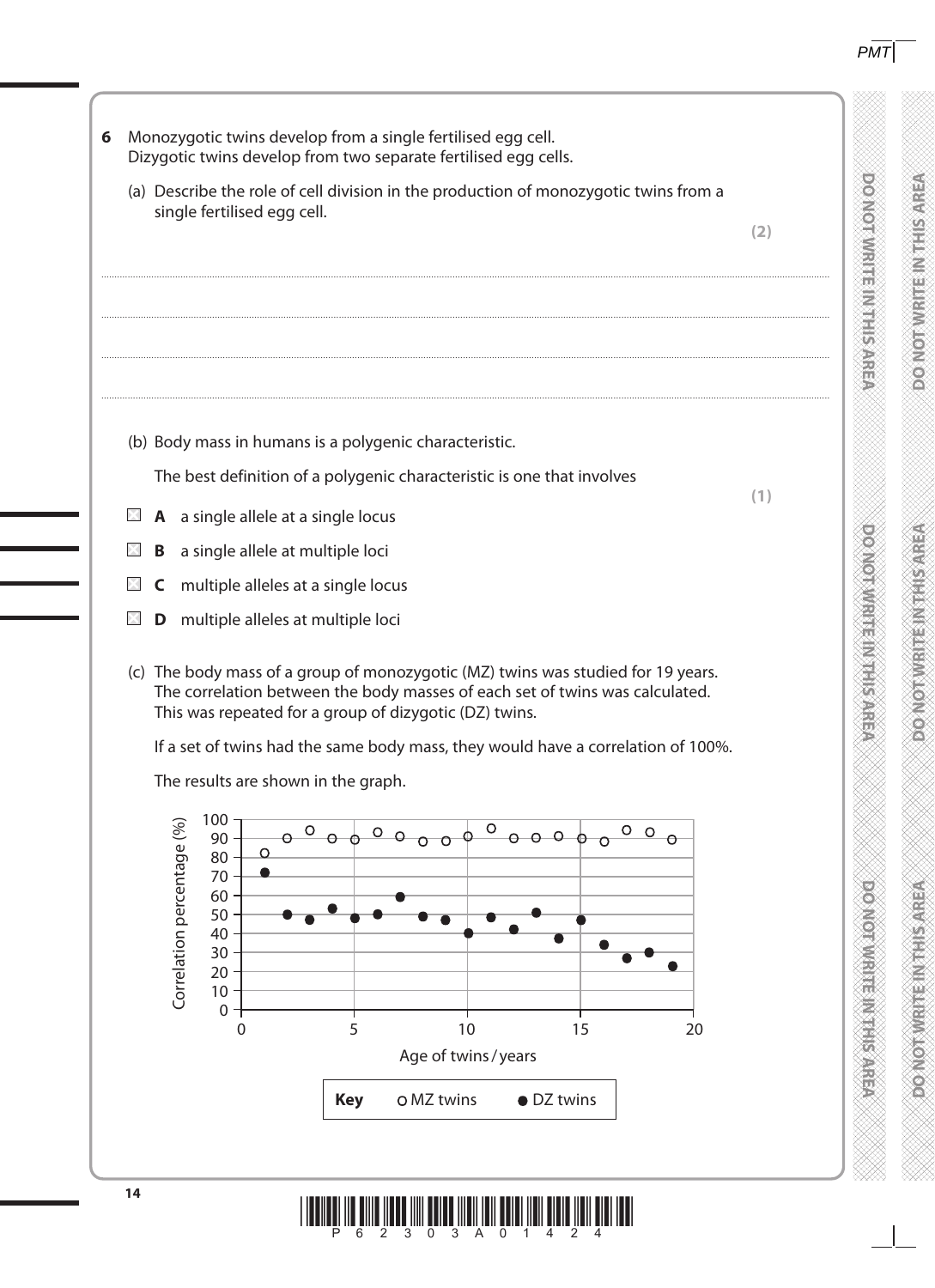| body mass of the twins shown in the graph. |                                                                                   | (4) |
|--------------------------------------------|-----------------------------------------------------------------------------------|-----|
|                                            |                                                                                   |     |
|                                            |                                                                                   |     |
|                                            |                                                                                   |     |
|                                            |                                                                                   |     |
|                                            |                                                                                   |     |
|                                            |                                                                                   |     |
|                                            |                                                                                   |     |
|                                            |                                                                                   |     |
|                                            |                                                                                   |     |
|                                            |                                                                                   |     |
|                                            |                                                                                   |     |
|                                            |                                                                                   |     |
|                                            |                                                                                   |     |
|                                            |                                                                                   |     |
|                                            |                                                                                   |     |
|                                            |                                                                                   |     |
|                                            |                                                                                   |     |
|                                            | (d) Epigenetic changes can cause monozygotic twins to have different body masses. |     |
|                                            | Explain how epigenetic changes can cause differences in a characteristic.         |     |
|                                            |                                                                                   |     |
|                                            |                                                                                   |     |
|                                            |                                                                                   |     |
|                                            |                                                                                   |     |
|                                            |                                                                                   |     |
|                                            |                                                                                   |     |
|                                            |                                                                                   |     |
|                                            |                                                                                   |     |
|                                            |                                                                                   |     |
|                                            |                                                                                   |     |
|                                            | (Total for Question 6 = 10 marks)                                                 |     |

**DONOT WRITE IN THIS AREA** 

DO NOT WRITE IN THIS AREA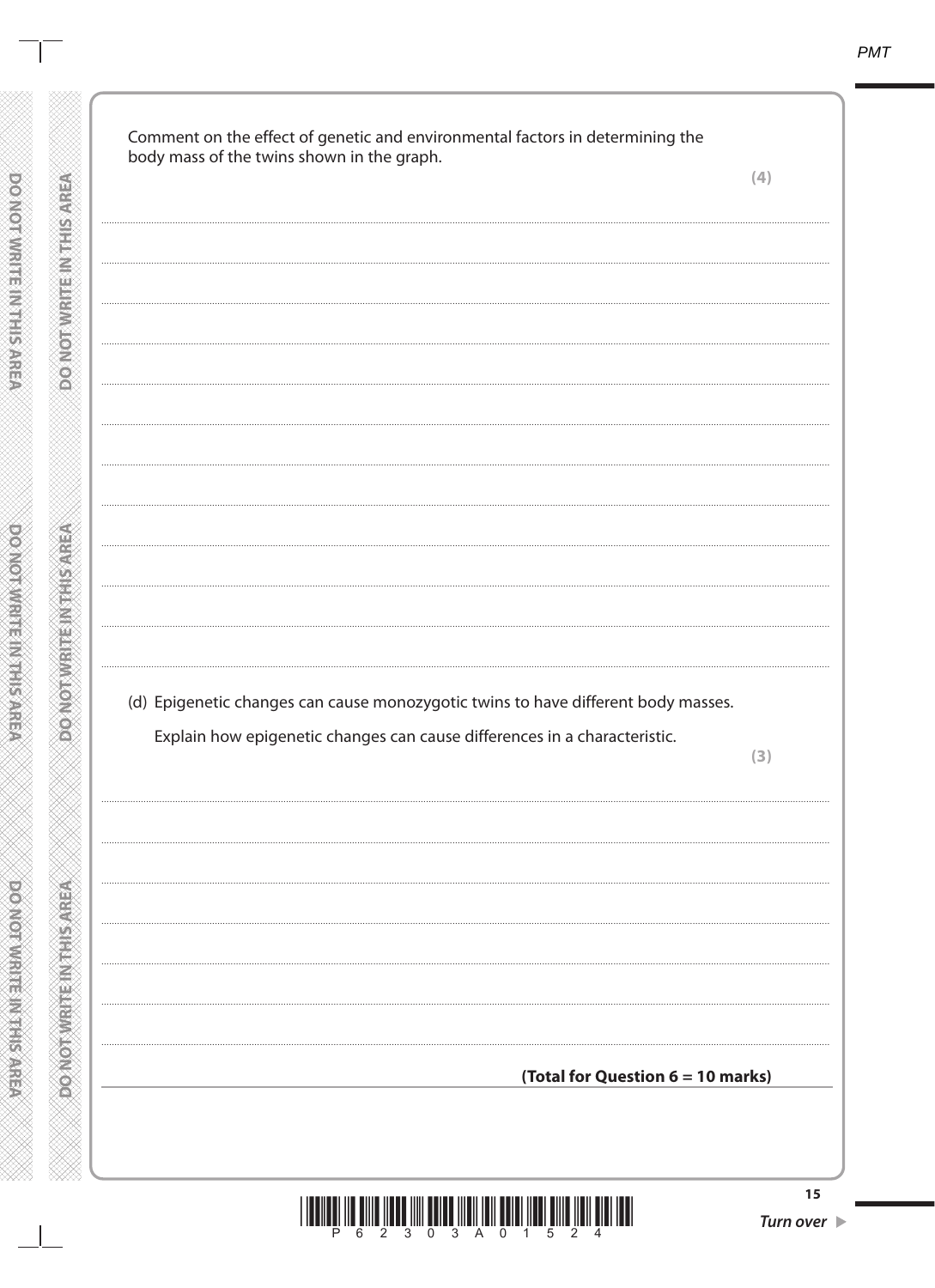$(1)$ 

**PONONNA PRESENTANCIA SOLONO** 

In 1988, the Kariega Game Reserve in South Africa was farmland.  $\overline{7}$ 

In 1989, the following species of antelope were reintroduced: impala, blesbok, cape grysbok, bushbuck, duiker, reedbuck and springbok.

The reintroduction of springbok was unsuccessful.

- (a) The percentage of species reintroduced successfully to this area was
- **A** 14%
- X 15% B
- C 85%
- **D** 86%





Explain why these lions were not released into this game reserve until 2004.

 $(2)$ 

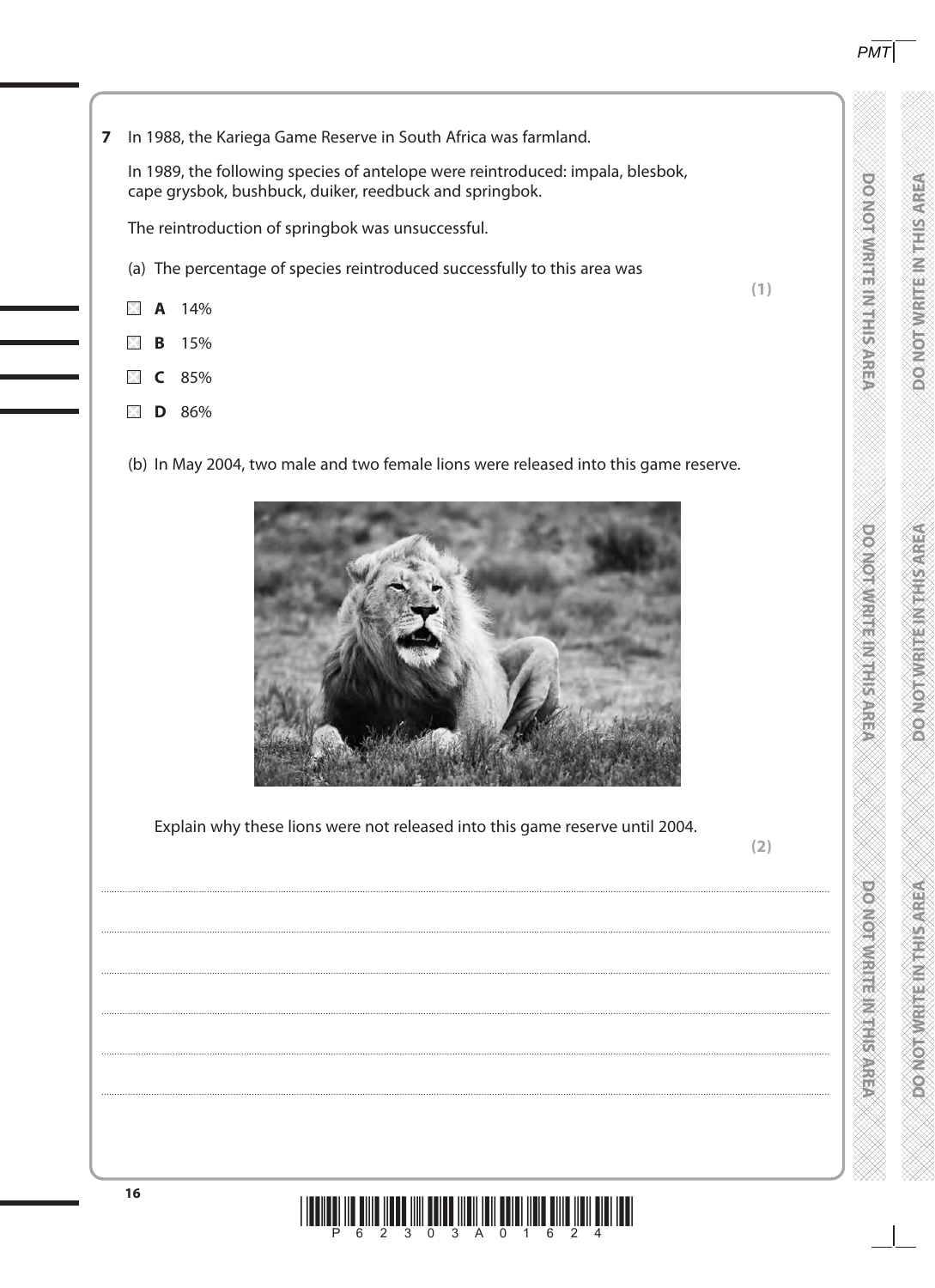| (c) The two male lions were relocated from one region of South Africa. The females |  |
|------------------------------------------------------------------------------------|--|
| were relocated from a different region of South Africa.                            |  |

Explain why choosing lions from different regions increased the genetic diversity of the lion population.

 $(2)$ 

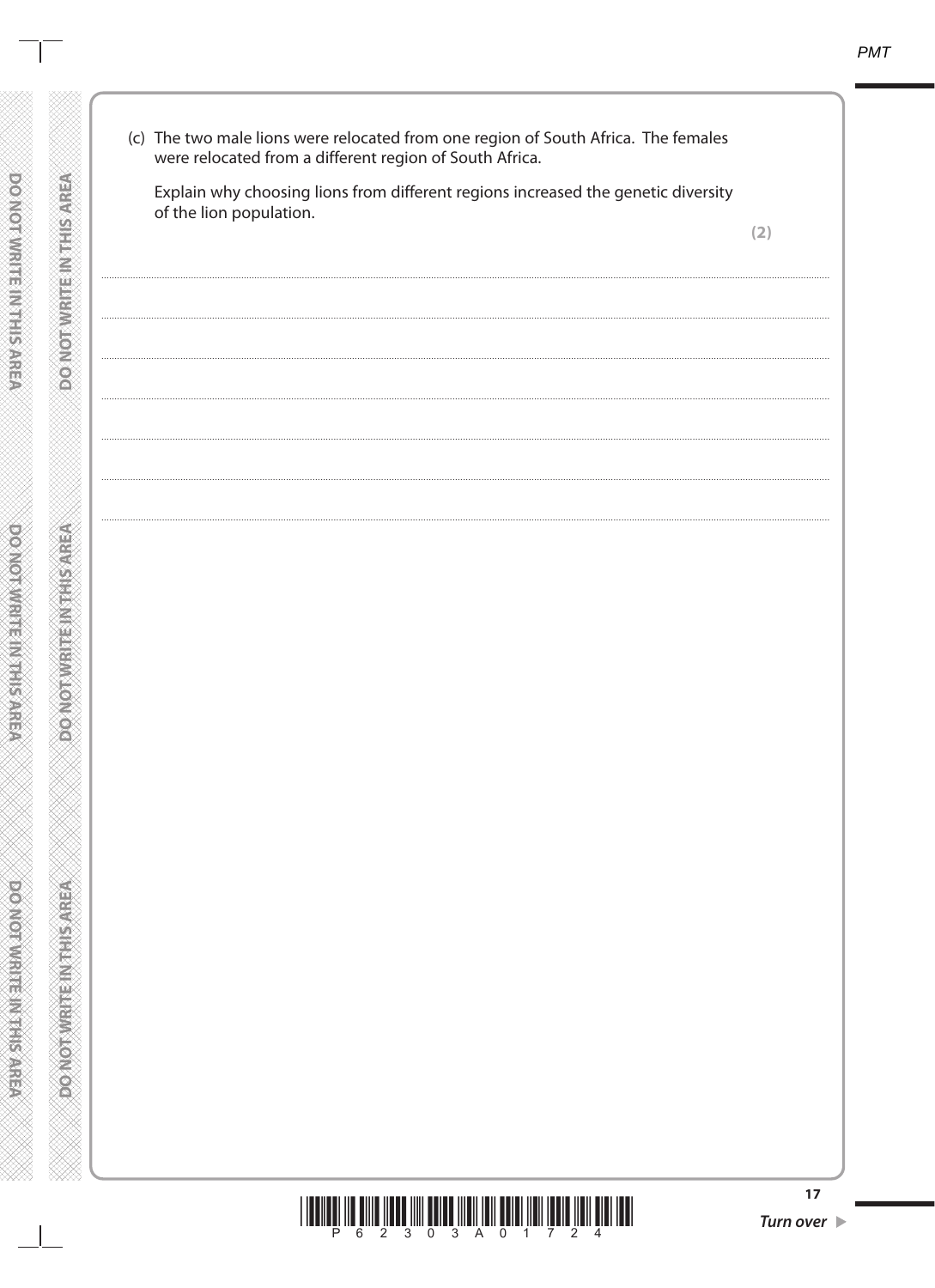DONOTWRITE IN THIS AREA

**DO NOT WRITE IN THE INTERNATIONAL CONTRACTOR** 

**DO NOT WRITE IN THIS AREA** 

### (d) Many areas of South Africa have been converted to game reserves where native species have been reintroduced.

Within each game reserve, populations of carnivores are controlled.

The table shows data for four game reserves.

| Game    |           | <b>Ideal population size</b> |                |                |                 |                         |
|---------|-----------|------------------------------|----------------|----------------|-----------------|-------------------------|
| reserve | Area / ha | <b>Lion</b>                  | <b>Leopard</b> | <b>Cheetah</b> | <b>Wild dog</b> | <b>Spotted</b><br>hyena |
| Schotia | 1600      | 6                            | 6              | $\overline{0}$ | 6               | $\mathbf 0$             |
| Pumba   | 6500      | 11                           | 4              | 5              | 0               | 11                      |
| Kwandwe | 19 978    | 10                           | 4              | 15             | 12              | 0                       |
| Kariega | 50 000    | 8                            | 0              | 0              | 0               | 0                       |

 (i) Calculate the difference in the number of hectares (ha) per lion in Kwandwe compared with Kariega.

**(3)**

Answer................................................

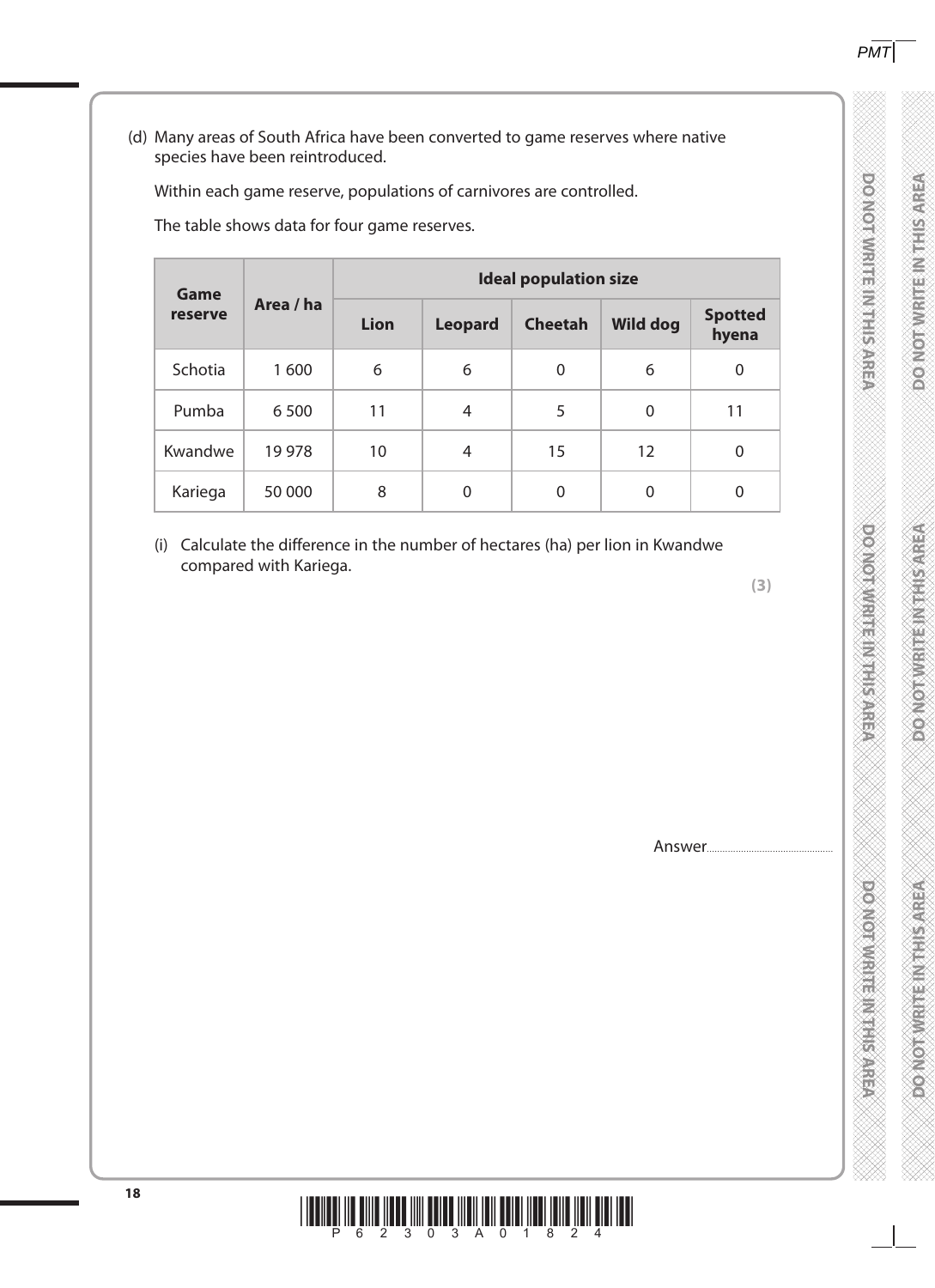| (ii) Evaluate the statement that Pumba Game Reserve has a more successful<br>reintroduction programme than the one at Schotia Game Reserve. |     |
|---------------------------------------------------------------------------------------------------------------------------------------------|-----|
|                                                                                                                                             | (4) |
|                                                                                                                                             |     |
|                                                                                                                                             |     |
|                                                                                                                                             |     |
|                                                                                                                                             |     |
|                                                                                                                                             |     |
|                                                                                                                                             |     |
|                                                                                                                                             |     |
|                                                                                                                                             |     |
|                                                                                                                                             |     |
|                                                                                                                                             |     |
|                                                                                                                                             |     |
|                                                                                                                                             |     |
|                                                                                                                                             |     |
|                                                                                                                                             |     |
|                                                                                                                                             |     |
|                                                                                                                                             |     |
|                                                                                                                                             |     |
|                                                                                                                                             |     |
|                                                                                                                                             |     |
|                                                                                                                                             |     |
|                                                                                                                                             |     |
|                                                                                                                                             |     |
|                                                                                                                                             |     |
|                                                                                                                                             |     |
|                                                                                                                                             |     |
|                                                                                                                                             |     |
|                                                                                                                                             |     |
| (Total for Question 7 = 12 marks)                                                                                                           |     |
|                                                                                                                                             |     |
|                                                                                                                                             |     |
|                                                                                                                                             |     |
|                                                                                                                                             |     |
|                                                                                                                                             |     |
|                                                                                                                                             |     |
|                                                                                                                                             |     |
|                                                                                                                                             |     |
|                                                                                                                                             |     |
|                                                                                                                                             |     |
|                                                                                                                                             |     |
|                                                                                                                                             |     |
|                                                                                                                                             |     |
|                                                                                                                                             |     |
|                                                                                                                                             |     |

 $\begin{array}{c|c|c|c|c|c|c|c} \hline & \text{if} & \text{if} & \text{if} & \text{if} & \text{if} & \text{if} & \text{if} & \text{if} & \text{if} & \text{if} & \text{if} & \text{if} & \text{if} & \text{if} & \text{if} & \text{if} & \text{if} & \text{if} & \text{if} & \text{if} & \text{if} & \text{if} & \text{if} & \text{if} & \text{if} & \text{if} & \text{if} & \text{if} & \text{if} & \text{if} & \text{if} & \text{if} & \text{$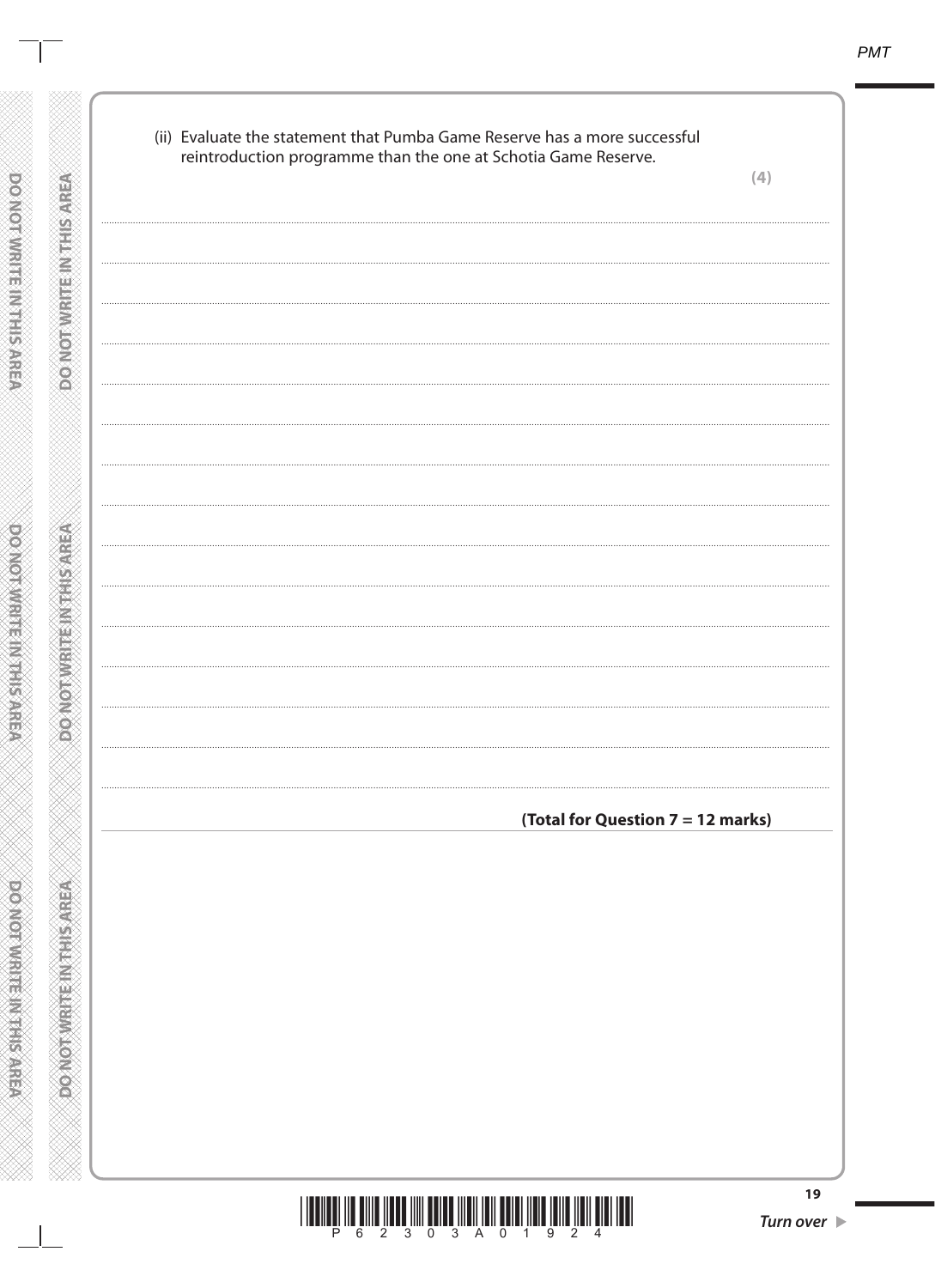**PONODIAMENT RESERVE** 

**8** The fibres from different species of plants have different properties. Therefore, plant fibres can be used in the manufacture of a variety of materials.

(a) Describe the importance of magnesium ions in the production of plant fibres.

(b) Sisal fibres are extracted from the stems of the plant *Agave sisalana*.

The tensile strength of sisal fibres was investigated and calculated using two methods:

....................................................................................................................................................................................................................................................................................

....................................................................................................................................................................................................................................................................................

....................................................................................................................................................................................................................................................................................

....................................................................................................................................................................................................................................................................................

- **•** calculation using the mean diameter of a number of fibres
- **•** calculation using the actual diameter of each fibre

 Both methods calculated a relative standard deviation by comparing the standard deviation to the mean tensile strength.

| <b>Calculation</b><br>using | <b>Mean tensile</b><br>strength<br>/ MPa | <b>Standard</b><br>deviation<br>/ MPa | <b>Relative standard</b><br>deviation<br>(%) |
|-----------------------------|------------------------------------------|---------------------------------------|----------------------------------------------|
| Mean diameter               | 308.9                                    |                                       | 58.5                                         |
| Actual diameter             | 329.5                                    | 180.9                                 | 54.9                                         |

(i) Calculate the standard deviation when using the mean diameter.

**(2)**

Answer.............

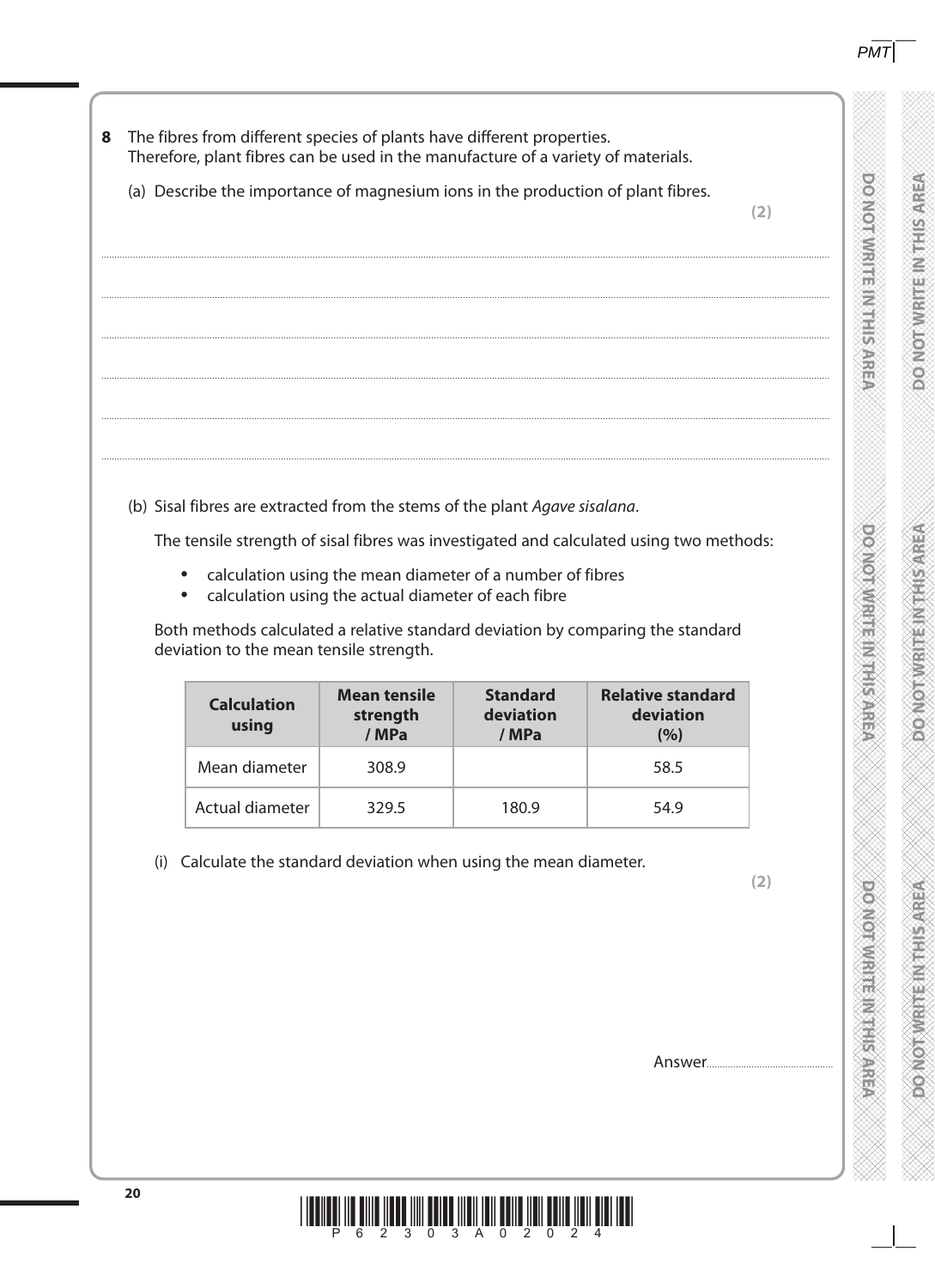| (ii) Explain why the standard deviations were calculated for these data.                                                                                                          | (2) |
|-----------------------------------------------------------------------------------------------------------------------------------------------------------------------------------|-----|
|                                                                                                                                                                                   |     |
|                                                                                                                                                                                   |     |
|                                                                                                                                                                                   |     |
|                                                                                                                                                                                   |     |
|                                                                                                                                                                                   |     |
|                                                                                                                                                                                   |     |
|                                                                                                                                                                                   |     |
|                                                                                                                                                                                   |     |
| (c) Kapok (Ceiba pentandra) is a tree.<br>Kapok produces seed pods containing waxy fibres made of cellulose covered in lignin.<br>These fibres are used as fillings for cushions. |     |
| (i) Describe the arrangement of glucose monomers in a cellulose molecule.                                                                                                         | (2) |
|                                                                                                                                                                                   |     |
|                                                                                                                                                                                   |     |
|                                                                                                                                                                                   |     |
|                                                                                                                                                                                   |     |
|                                                                                                                                                                                   |     |
|                                                                                                                                                                                   |     |
|                                                                                                                                                                                   |     |
|                                                                                                                                                                                   |     |
|                                                                                                                                                                                   |     |
|                                                                                                                                                                                   |     |
|                                                                                                                                                                                   |     |
|                                                                                                                                                                                   |     |
|                                                                                                                                                                                   |     |
|                                                                                                                                                                                   |     |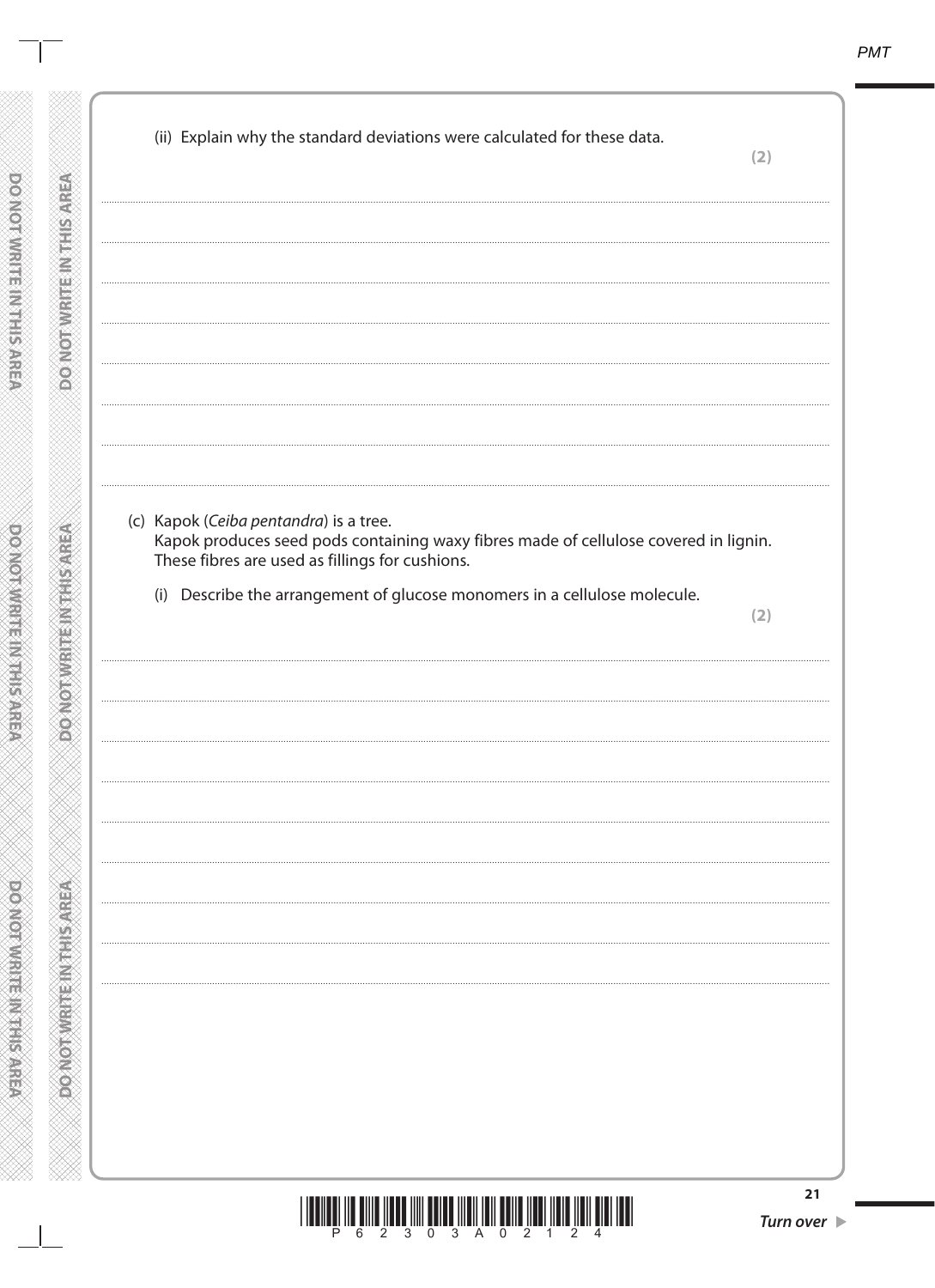| (ii) Devise a method to find the relationship between the actual diameter and the<br>tensile strength of kapok fibres. |                                            |
|------------------------------------------------------------------------------------------------------------------------|--------------------------------------------|
|                                                                                                                        | (6)<br>$\overline{\textbf{S}}$             |
|                                                                                                                        |                                            |
|                                                                                                                        | <b>NOTWRITEIN THIS</b>                     |
|                                                                                                                        |                                            |
|                                                                                                                        |                                            |
|                                                                                                                        |                                            |
|                                                                                                                        | is<br>E                                    |
|                                                                                                                        |                                            |
|                                                                                                                        |                                            |
|                                                                                                                        |                                            |
|                                                                                                                        |                                            |
|                                                                                                                        |                                            |
|                                                                                                                        |                                            |
|                                                                                                                        |                                            |
|                                                                                                                        | 見想                                         |
|                                                                                                                        |                                            |
|                                                                                                                        |                                            |
|                                                                                                                        |                                            |
|                                                                                                                        |                                            |
|                                                                                                                        |                                            |
|                                                                                                                        |                                            |
|                                                                                                                        |                                            |
|                                                                                                                        |                                            |
|                                                                                                                        |                                            |
|                                                                                                                        |                                            |
|                                                                                                                        |                                            |
|                                                                                                                        | <b>POSTER AND RESIDENCE OF A STRATEGIC</b> |
|                                                                                                                        |                                            |
| (Total for Question 8 = 14 marks)                                                                                      |                                            |
|                                                                                                                        |                                            |
| <b>TOTAL FOR PAPER = 80 MARKS</b>                                                                                      |                                            |
|                                                                                                                        |                                            |
|                                                                                                                        |                                            |
|                                                                                                                        |                                            |
|                                                                                                                        |                                            |
| <u> I II DILI III DILI III DILI III DILI III DILI III DILI III DILI III DILI III DILI III </u><br>6                    |                                            |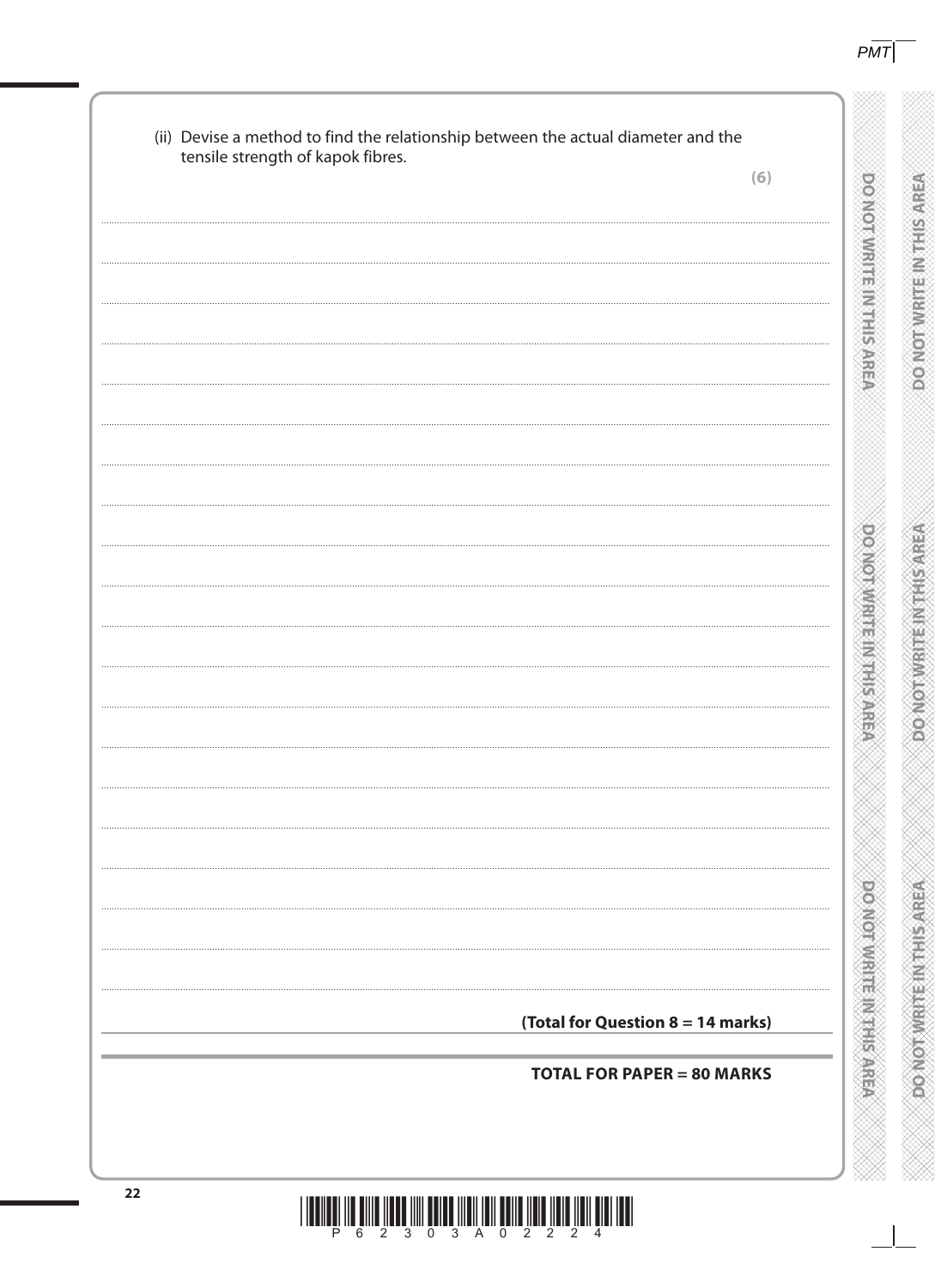